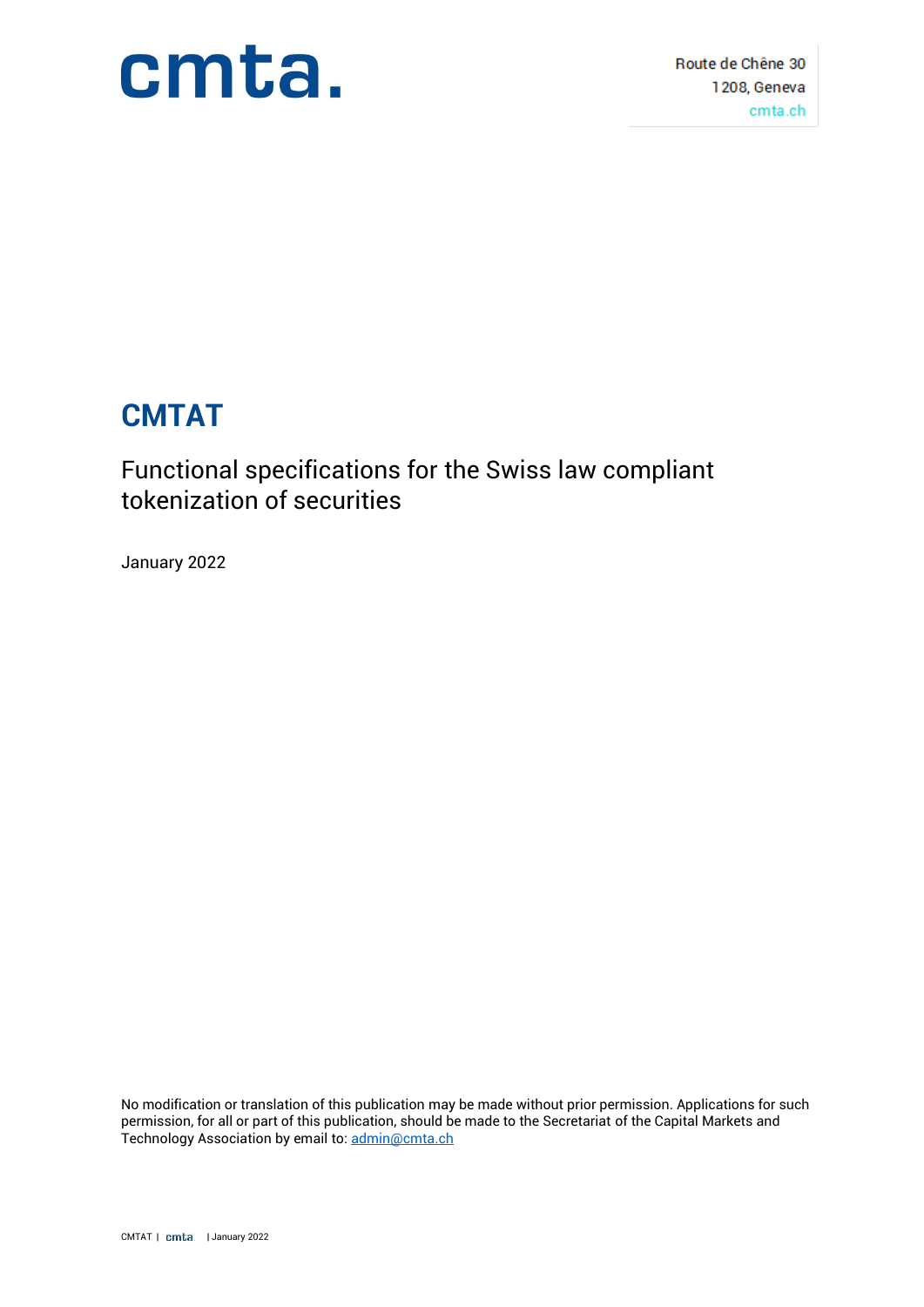

### Table of contents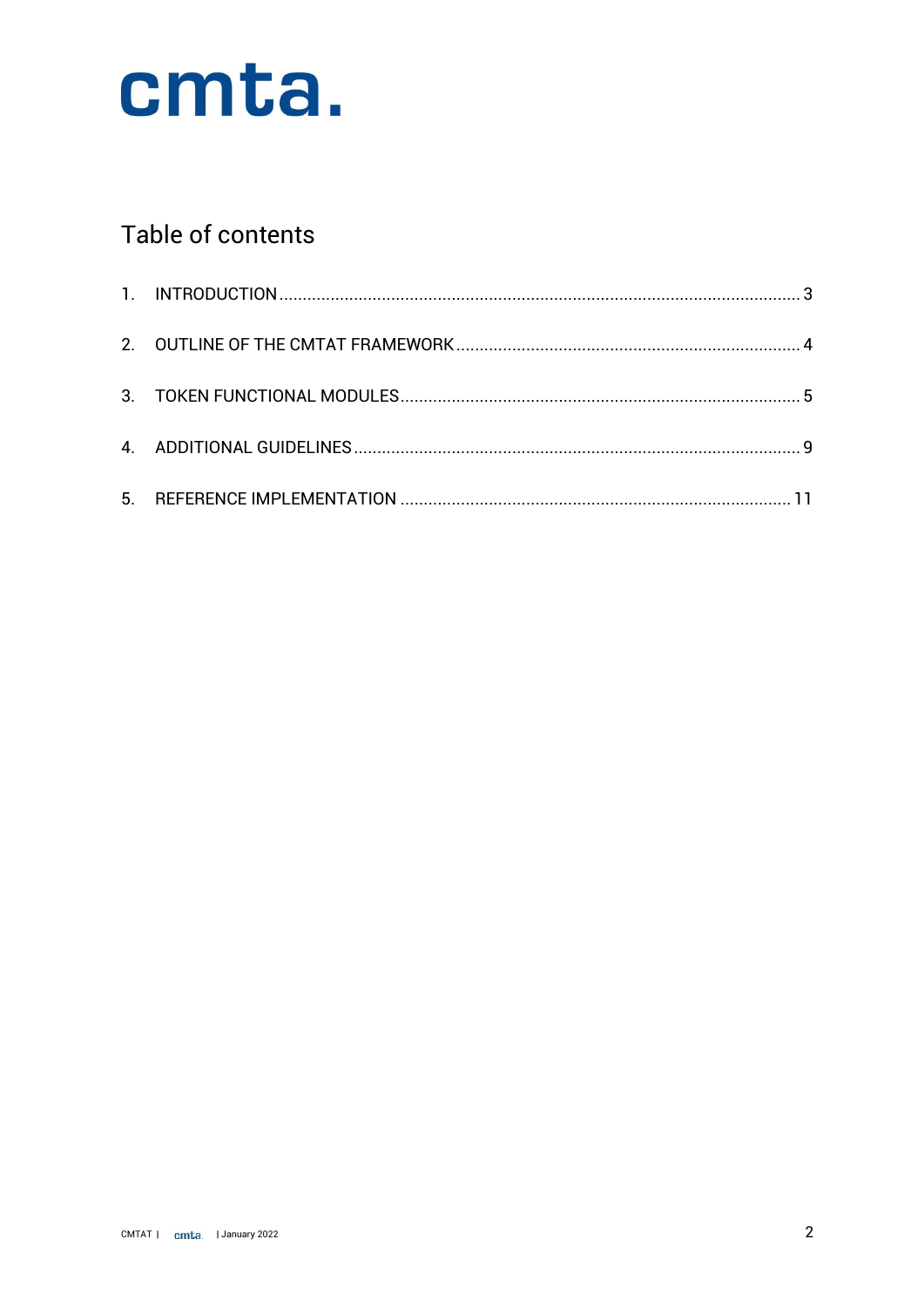#### <span id="page-2-0"></span>**1. INTRODUCTION**

The CMTA standard token for securities (CMTAT) is a digital token framework that enables the creation of so-called "ledger-based securities" pursuant to Article 973d of the Swiss Code of Obligations. The CMTAT was primarily conceived for the tokenization of equity securities. Its modular structure does however also make it suitable for the tokenization of other forms of securities, such as debt instruments or structured products. The CMTAT also includes support functionalities, such as reliable deployment and gasless transactions.

The CMTAT is an evolution of CMTA20, a token that was first released in 2019 as an Ethereum smart contract. CMTA20 was conceived as an instrument allowing Swiss issuers to conform with CMTA's Blueprint for the tokenization of shares of Swiss corporations, which was released in October 2018. Further to the entry into force of the Swiss Federal Act on the Adaptation of Federal Law to Developments in Distributed Ledger Technology of 2020, CMTA has replaced the Blueprint of 2018 with a new Standard for the tokenization of shares of Swiss corporations using the distributed ledger technology, which was adopted in November 2021. The CMTAT has been conceived to reflect the change from the Blueprint of 2018 to the Standard of 2021.

The CMTAT mainly differs from the CMTA20 in the following aspects:

A generic, platform-agnostic, rather than a monolithic, Ethereum-oriented token

Modular design with a core set of functionalities and optional modules

Support for "gasless" transactions on Ethereum (*i.e.* transactions where the fee is charged to a party other than their initiators).

#### **a. Contributors**

The CMTAT was developed by a working group created by CMTA under the supervision of CMTA's Technical Committee.

#### **b. Intellectual property**

CMTA and CMTA members have not claimed any copyright or other property rights on the computer code on which the CMTAT is based, nor are they aware of third parties having claimed such rights. The copyright to the CMTAT is owned by the CMTA. The code of the CMTAT is released under Mozilla Public License 2.0.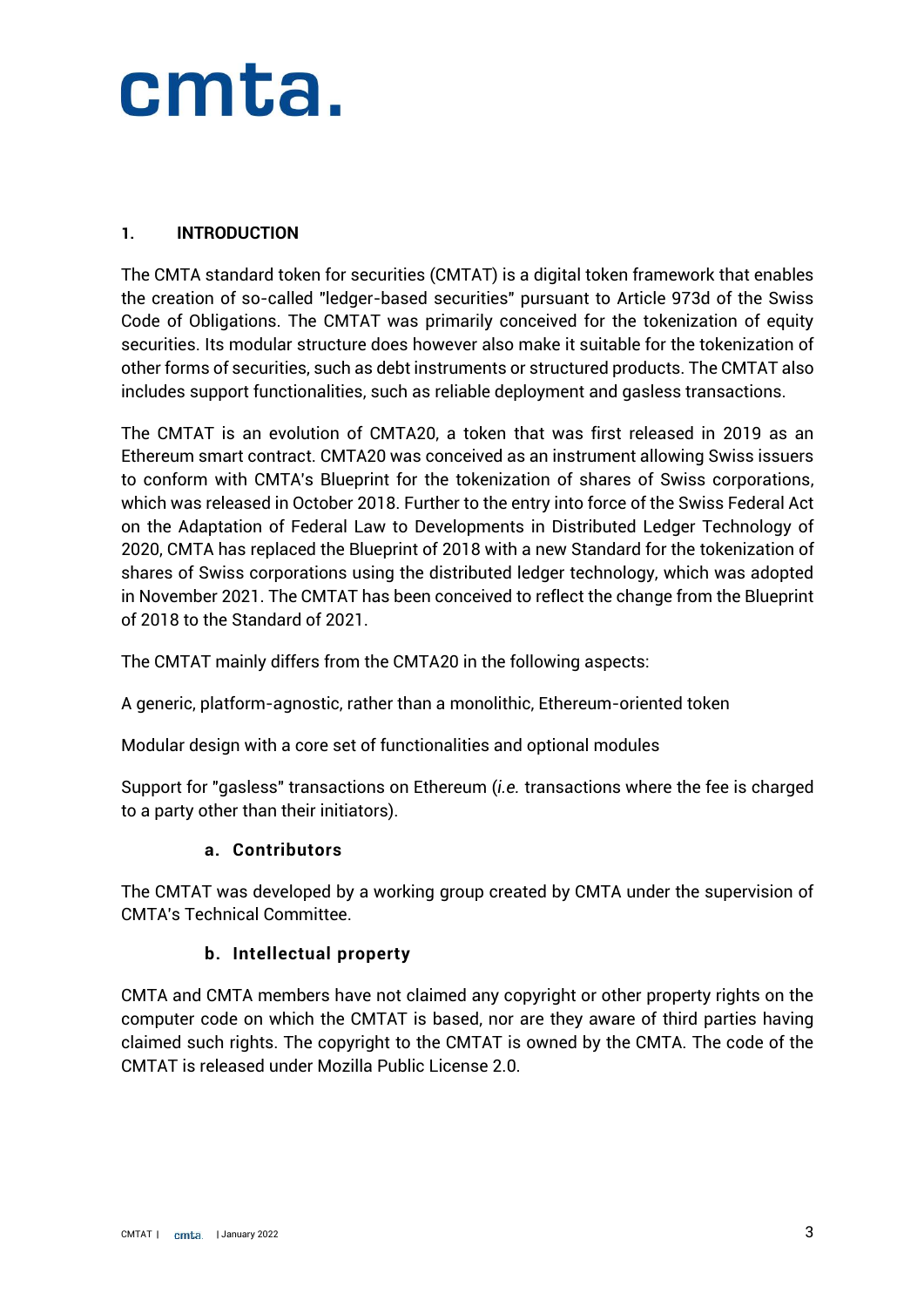#### **c. Disclaimer**

Pursuant to the Mozilla Public License 2.0, the code of the CMTAT is provided on an "as is" basis, without warranty of any kind, either expressed, implied, or statutory, including, without limitation, warranties that such code is free of defects, merchantable, fit for a particular purpose or non-infringing. The entire risk as to the quality and performance of the CMTAT code is with the user thereof. Should the CMTAT code prove defective in any respect, the relevant user (not the CMTA or any contributor) will assume the cost of any necessary servicing, repair, or correction.

#### <span id="page-3-0"></span>**2. OUTLINE OF THE CMTAT FRAMEWORK**

#### **a. Basis**

The functionalities of the CMTAT framework draw on Appendix 2 to the CMTA's Standard for the tokenization of shares of Swiss corporations using the distributed ledger technology of November 2021, which describes the functionalities that are to be used to represent equity securities. The CMTAT framework may however be supplemented to include functions that are specific to other forms of securities, such as debt instruments or structured products.

This document describes the functions that may be used (a) to create tokens that are fit to represent securities in accordance with Swiss law and (b) to manage certain events affecting the securities using on-chain or off-chain mechanisms, where appropriate.

#### **b. Modular structure and other key changes**

The CMTAT framework offers flexibility by dividing the various functionalities of the framework into modules. Aside from the base module (described below), all modules are optional. Certain functionalities of a particular module may also be optional, as described below.

The CMTAT features a number of changes compared to the CMTA20. In particular, the CMTAT:

- incorporates changes to account for the recently adopted Swiss legislation;
- includes a generic, platform-agnostic description of modules composing the token standard;
- describes deployment models to enable stronger governance procedures;
- supports multiple roles (issuer, delegate, token holder, as well as function/modulespecific roles);
- is blockchain-agnostic and at the time of publication includes a reference implementation for the Ethereum Blockchain. Implementations can be developed for other blockchains, such as Tezos; and
- supports "gasless" transactions on Ethereum.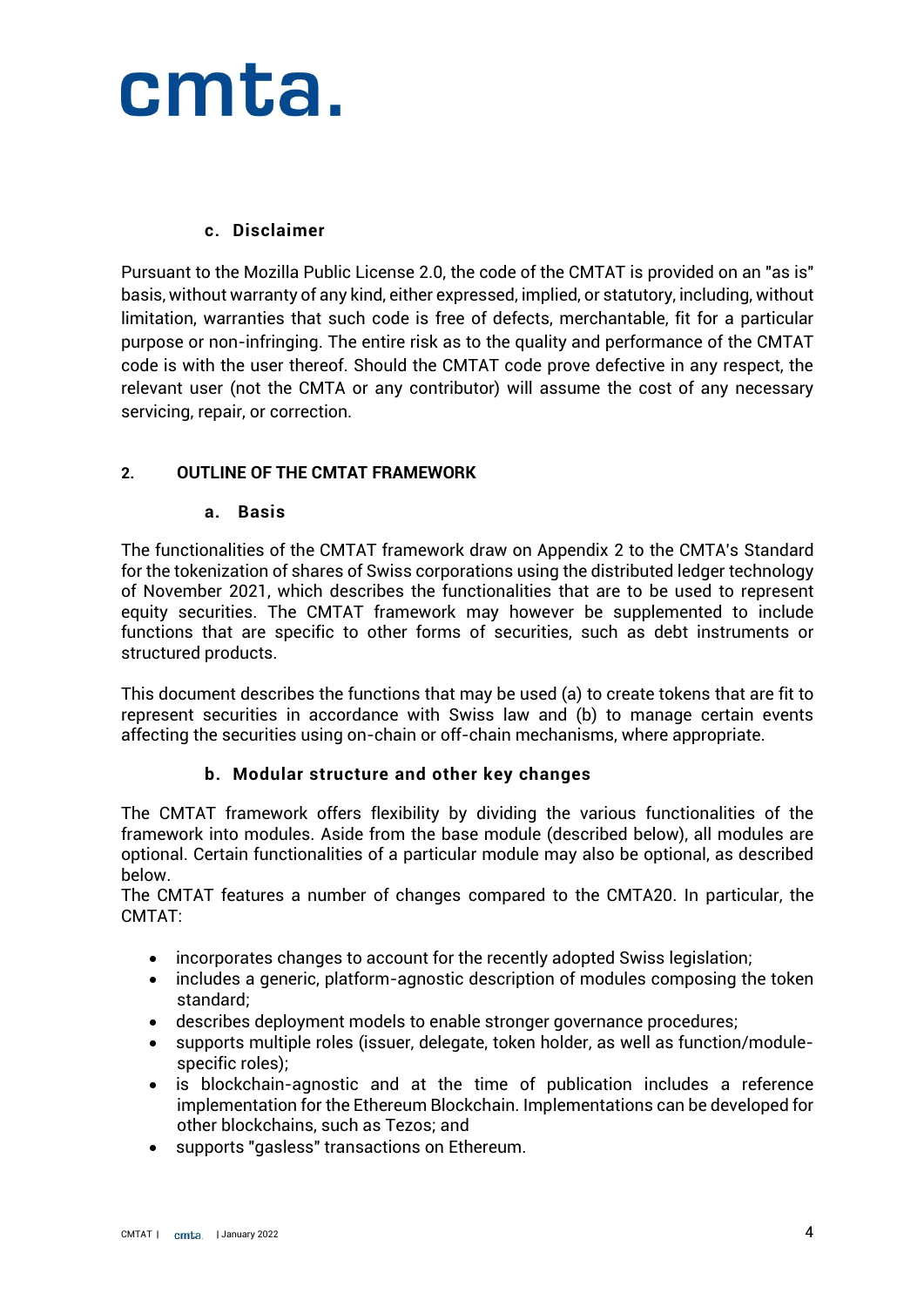CMTAT's modular structure makes it possible to add features that can be used to support certain corporate actions of the issuer of the relevant tokenized securities, such as dividend distributions or interest payments. The base version of the CMTAT does however not include such features. Likewise, CMTAT could be supplemented to introduce features that would make it possible to condition the transfer of tokens to the consent of its issuer, thereby making it possible to support share transfer restrictions (so-called "Vinkulierung") for Swiss stock corporations (Aktiengesellschaften, sociétés anonymes) whose shares are not listed on a stock exchange within the meaning of Swiss corporation law (Articles 685b et seq. of the Swiss Code of Obligations). The base version of the CMTAT can however be used to tokenize shares of Swiss stock corporations whose articles of association contain transfer restrictions, but whose shares are listed on a Swiss stock exchange (Articles 685d et seq. of the Swiss Code of Obligations).

#### **c. Terminology and color code**

In this document:

- "issuer" means the legal entity that has issued the securities represented by the tokens or a person or entity authorized by such issuer to perform certain actions on the tokens; and
- "user" means (absent any precision) any entity or person that controls an address on the distributed ledger on which the CMTAT tokens are recorded (but does not necessarily hold CMTAT tokens).

The functions of the CMTAT framework are identified as follows:

- functions marked with a purple square (■) are functions that may be used by the issuer; and
- functions marked with an azure dot (●) are functions that may be used by any user.

#### <span id="page-4-0"></span>**3. TOKEN FUNCTIONAL MODULES**

This section describes the functionalities of the CMTAT framework, and groups these functionalities into modules.

The list of functionalities in each module description is the minimal set of functionalities that must be implemented. Additional platform-specific functionalities may be required for compliance with standard APIs. For example, the approve () and  $transferrom()$  ERC-20 functions are not listed, but are implemented in the reference Ethereum version. Also, some blockchains may require specific implementation strategies for certain functionalities, such as transfer validation rules.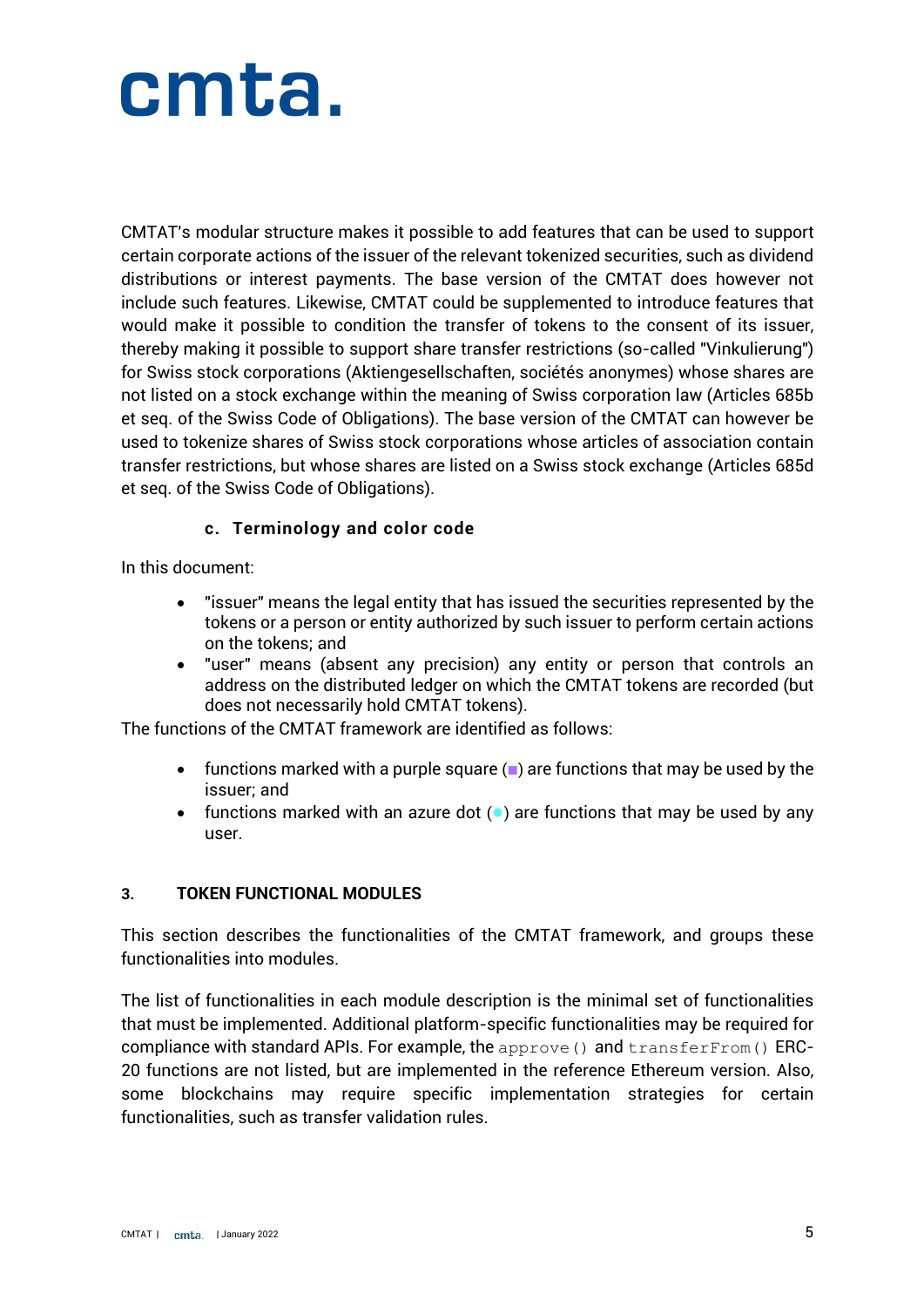

For an example of implementation, including platform-specific application programming interfaces (APIs), events emitted, and other aspects, please refer to the reference implementation at <https://github.com/CMTA/CMTAT>

#### **a. Base module (Mandatory)**

CMTAT's base module contains the basic functionalities that a token must have to be associated with an equity security or any other form of security. The base module provides the functionality that is essential for a CMTAT token to be a fungible token circulating on a blockchain.

#### **Functionalities:**

- **TotalSupply**: For a particular CMTAT token, any person may know the total number of tokens in circulation at any point it time. ●
- **BalanceOf:** For a particular CMTAT token and a particular user, any person may know the number of tokens currently recorded on the user's ledger address.  $\bullet$
- **Transfer**: Users may transfer some or all of their tokens to some other ledger address (that the transferor does not necessarily control). ●
- **Mint:** Issue a given number of tokens to a given ledger address. ■
- **Burn:** Burn (destroy) a given number of tokens from a given ledger address. ■
- **Pause:** Prevent all transfers of tokens on the ledger until **"Unpause"** is called. ■
- **Unpause:** Restore the possibility to transfer tokens on the ledger, in principle after **"Pause"** is called. ■
- **Kill:** Self-destruction of the contract and effectively of the tokens, thereby preventing any transfer or other operation. ■

#### **Mandatory attributes, applicable to all CMTAT tokens:**

- Name
- Ticker symbol (optional)
- Token ID (ISIN or other identifier) (optional)
- Reference to the terms of tokenization, the terms of the instrument, and other relevant documents (e.g. prospectus or key information document). The reference can take the form of an URL, a combination of an URL and of specific directions allowing the user to retrieve the relevant documents (e.g. "[domain].com/shares > Tokens") or a fingerprint.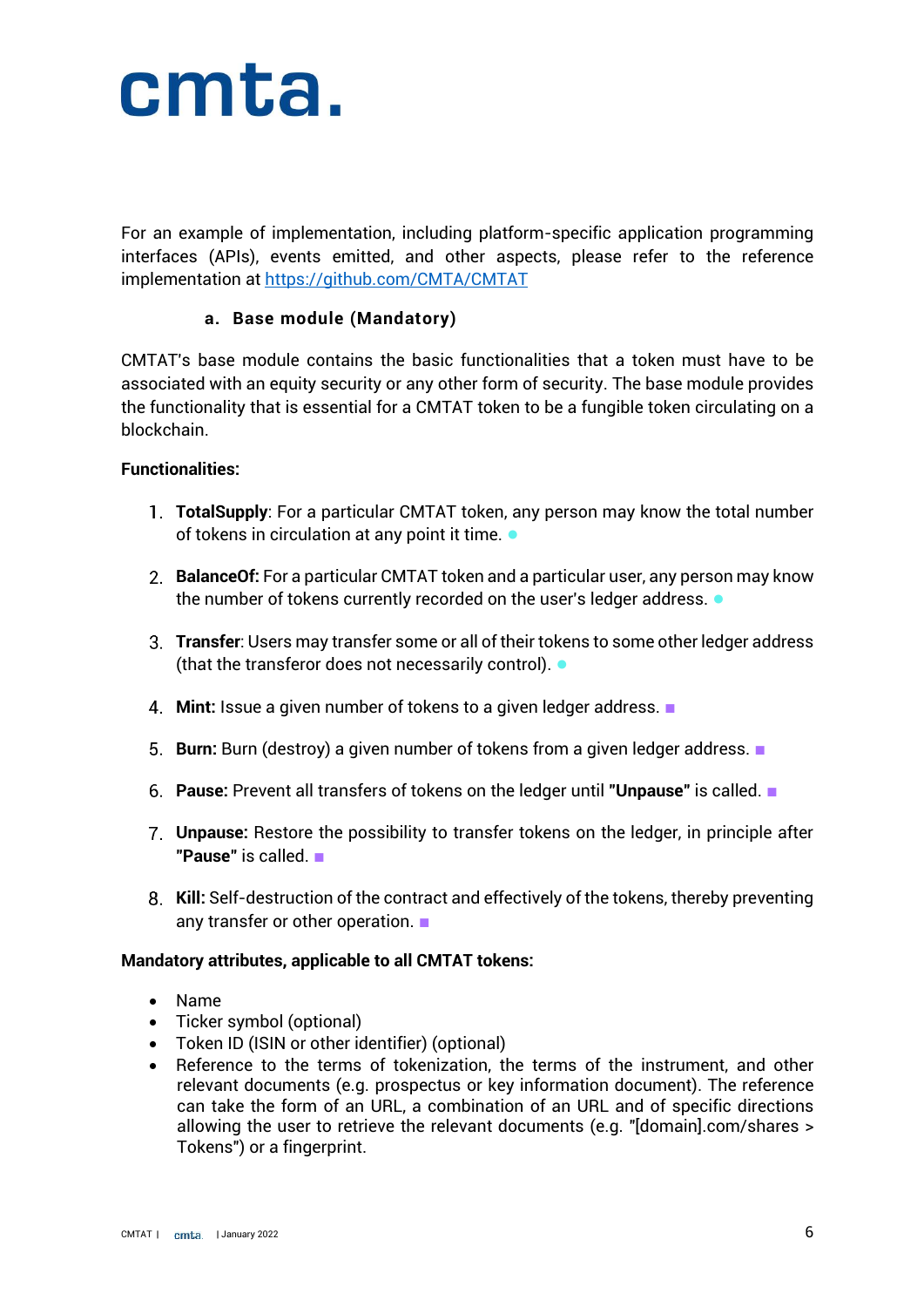Note that decimals number must be set to zero (which means that the tokens admit no fractional parts).

#### **Optional attributes, applicable to tokens used for debt securities:**

- Guarantor identifier (if any)
- Bondholder representative identifier (if any)
- Maturity date
- Interest rate
- Par value (principal amount)
- Interest schedule format (if any). The purpose of the interest schedule is to set, in the parameters of the smart contract, the dates on which the interest payments accrue.
	- Format A: start date/end date/period
	- Format B: start date/end date/day of period (*e.g.* quarter or year)
	- Format C: date 1/date 2/date 3/….
- Interest payment date (if different from the date on which the interest payment accrues):
	- Format A: period (indicating the period between the accrual date for the interest payment and the date on which the payment is scheduled to be made)
	- Format B: specific date
- Day count convention
- Business day convention
- Public holidays calendar

#### **b. Snapshot module (Mandatory)**

Rationale: In relation to distributions or the exercise of rights attached to tokenized securities, it is necessary to determine the number of tokens held by certain users at a certain point in time to allow issuers to carry out certain corporate actions such as dividend or interest payments. Such moments are generally referred to in practice as the "record date" or the "record time" (i.e. the time that is relevant to determine the eligibility of security holders for the relevant corporate action). The snapshot functions to determine the number of tokens recorded on the various ledger addresses at a specific point in time and to use that information to carry out transactions on-chain.

When tokenized securities are actively traded, the actual ownership of securities may be different when the corporate action is executed (e.g. the time when the dividend or interest is actually paid) compared to when the right of the relevant security holders arose (e.g. the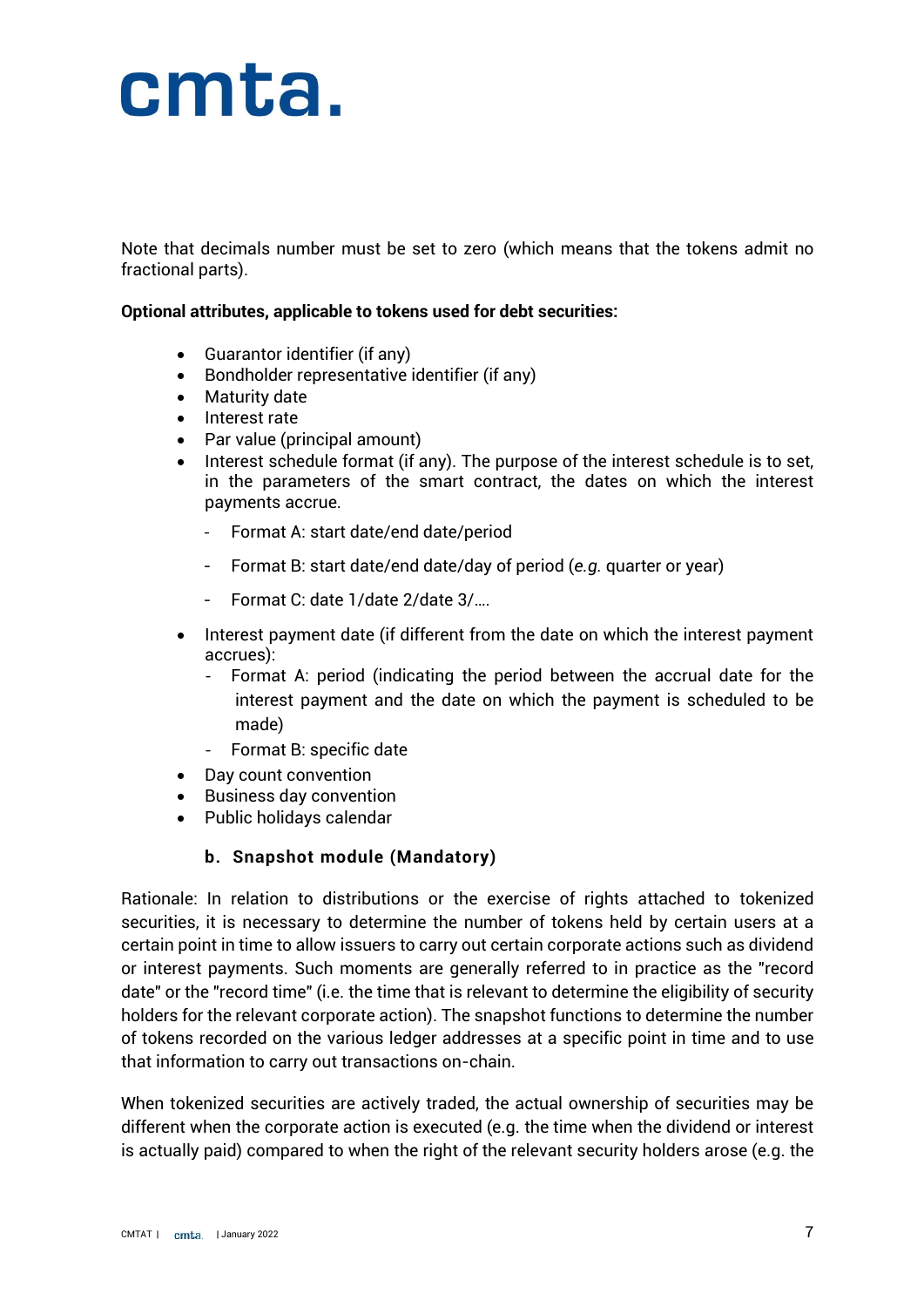time when the dividend or interest became due). The Snapshot module makes it possible to carry out transactions (either on-chain or off-chain) based on the state of the ledger at the record time rather than at the moment the corporate action is executed. The function makes it possible to execute a particular action simultaneously at a time determined in advance, in a manner that guarantees that each token benefits once (but only once) from the corporate action.

#### **Functionalities:**

- **ScheduleSnapshot**: For a particular CMTAT token, the issuer may schedule the creation of a snapshot at a certain time. The time of the newly scheduled snapshot cannot be before the time of the latest scheduled, but not yet created, snapshot. ■
- **RescheduleSnapshot:** The issuer can change the time of a scheduled snapshot. The new scheduled time cannot be before the time of the previously scheduled snapshot or after the time of the next scheduled snapshot (*i.e.* scheduled snapshots cannot be reordered). ■
- **UnscheduleSnapshot**: For a particular scheduled snapshot, the issuer can cancel a previously scheduled snapshot. The unscheduled snapshot must be the last scheduled snapshot, and its time must be in the future.
- **SnapshotTime**: For a particular scheduled, but not yet created, snapshot, anyone may know the snapshot time.
- **SnapshotTotalSupply**: For a particular created snapshot, anyone may know the total number of tokens that were in circulation at the snapshot creation time.
- **SnapshotBalanceOf**: For a particular created snapshot and a particular ledger address, anyone may know the number of tokens recorded on the relevant ledger address at the snapshot creation time.

#### **c. Validation module**

**Rationale:** Issuers may decide to implement legal restrictions to the transfer of the tokenized instruments, to limit the scope of persons or entities who may hold the relevant instruments. The Validation module allows this by providing that all transactions (except for forced ones) require the pre-approval of the issuer. These restrictions may be typically implemented for tokenized shares where the issuer has implemented transfer restrictions (so-called "Vinkulierung" provisions) in its articles of association and where the relevant shares are not listed on a stock exchange (within the meaning of Article 685b et seq. of the Swiss Code of Obligations).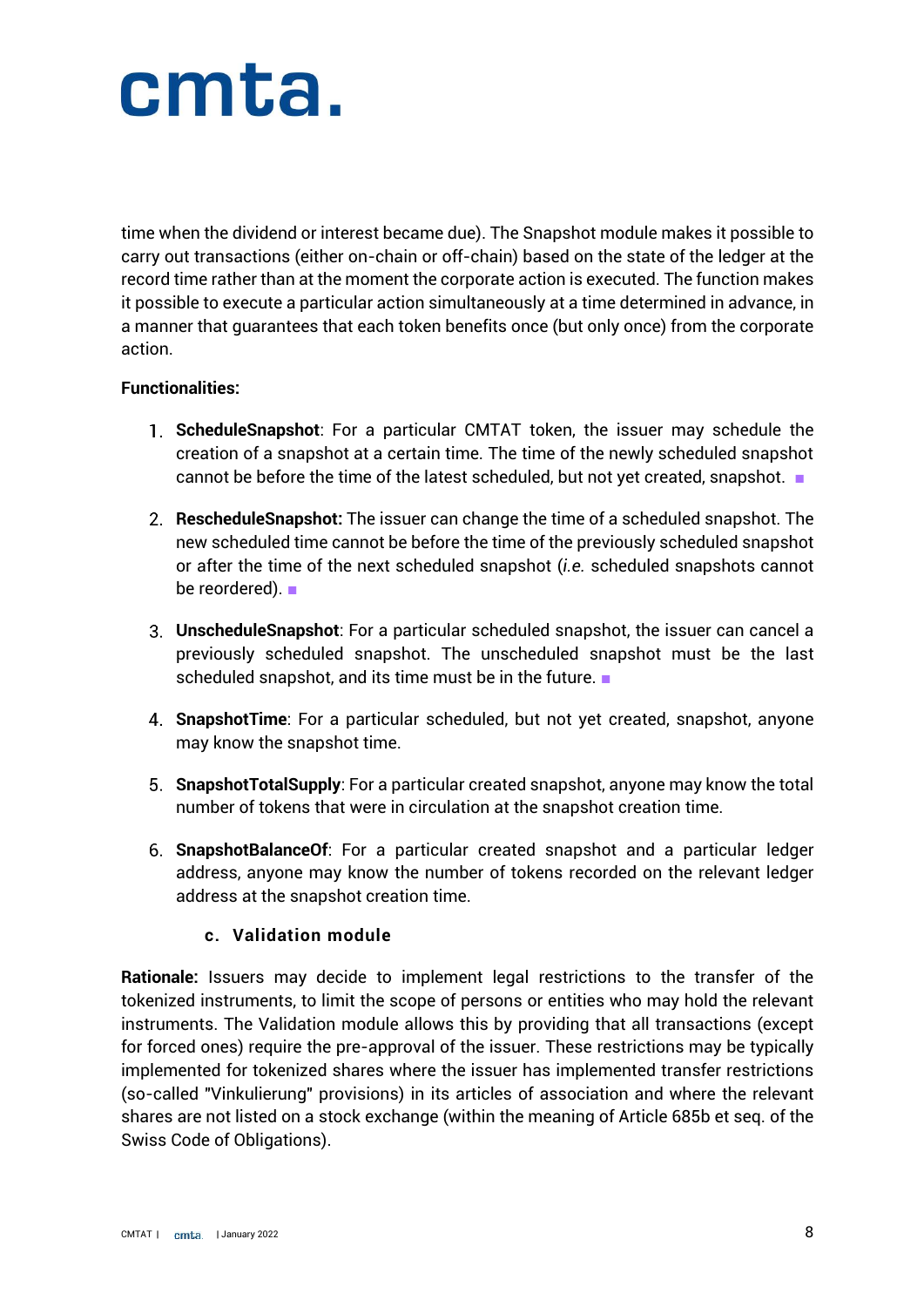#### **Functionalities:**

- **ValidateTransfer**: Send a request for validation of a particular transfer, given the sender and recipient addresses, and the amount to the issuer.  $\bullet$
- **SetRuleEngine**: Assign a set of rules to be enforced by the **ValidateTransfer** function. Said rules are to be defined in a separate contract. ■

#### **d. Authorization module**

**Rationale:** Issuers may wish to implement a role-based access control to the token functionalities, rather than distinguish only between issuer and user. This may help reflect the issuer organization's governance model. The Authorization module thus allows the issuer to assign responsibilities and authorizations to various persons (accounts).

#### **Functionalities:**

- **GrantRole**: Grant a role to a given account. ■
- **RevokeRole**: Revoke a role from the given account. ■
- **HasRole**: Tell whether a given account has a given role. ■

#### <span id="page-8-0"></span>**4. ADDITIONAL GUIDELINES**

This section provides guidance as to how certain corporate actions can be managed when CMTAT is being used. These are not part of the current reference implementation, and are provided for information purpose only.

#### **a. Share splits and reverse splits**

The CMTAT does not make it possible to manage share splits and reverse splits on-chain (i.e. to redefine the notion unit of a token). Rather, such corporate actions must be carried out through the "Mint" and "Burn" functions described above, to ensure that the number of tokens always remains equal to the number of tokenized shares.

A share split can be carried out by either "Burning" the existing tokens and "Minting" new ones (e.g. by "Minting" two new tokens for each token "Burnt") or by "Minting" additional tokens and allocating such new tokens to all the ledger addresses. Share splits and reverse splits require amendments to the relevant issuer's constitutive documents (articles of association and potentially the tokenization terms).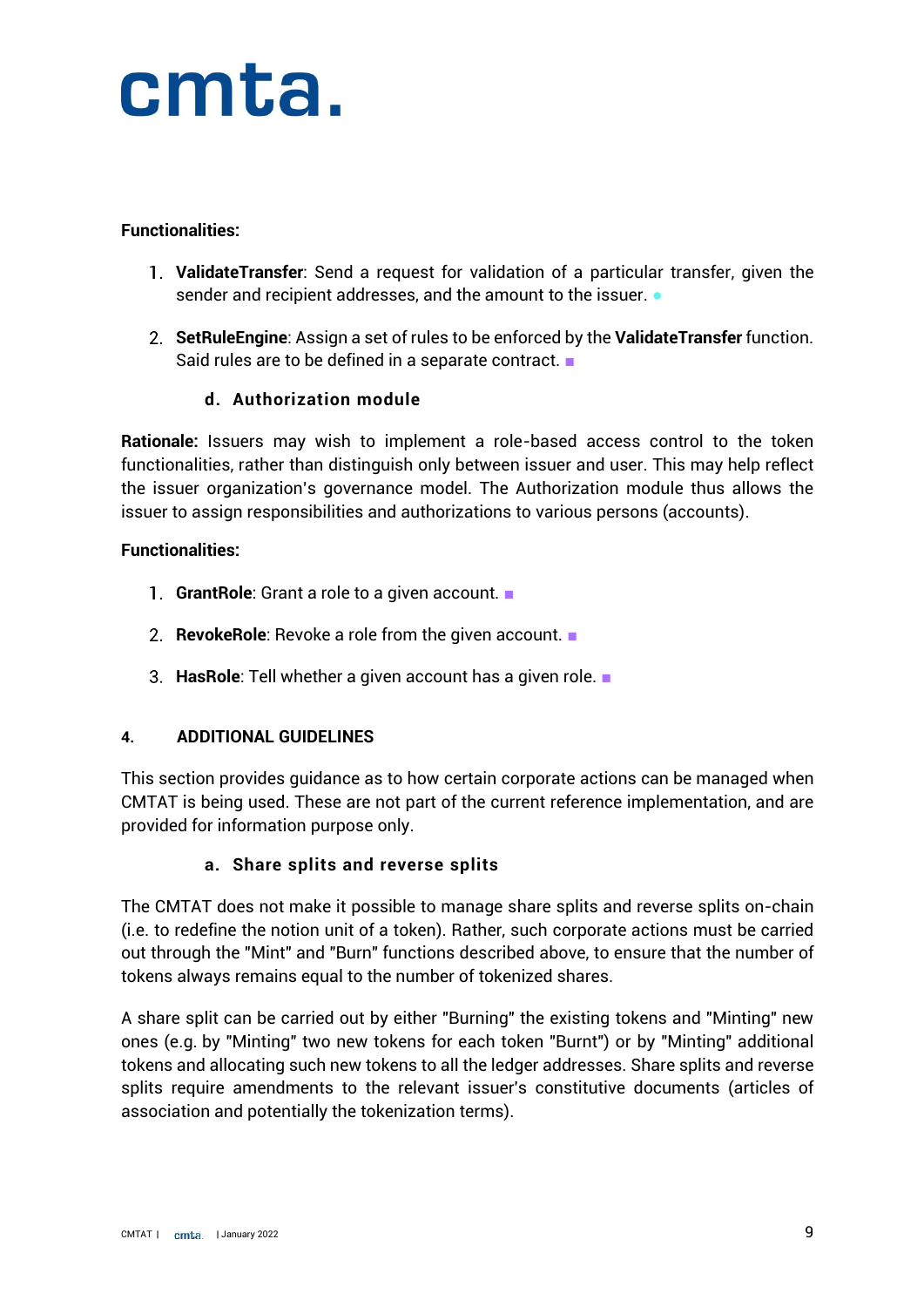#### **b. Distribution of dividends or interest**

Issuers may be required to make distributions to the securities' holders (e.g. dividend payments for equity securities or interest payments for debt securities). Issuers may wish to carry out distributions off chain (i.e. by transferring fiat currencies to the securities' holders' bank account). However, if the issuer intends to carry out such distributions onchain, this may require the distribution of new tokens to existing token holders, on the basis of a snapshot carried out at the moment the legal entitlement to the distribution arises. Not all token holders may be eligible for distributions. For example, under the CMTA's *Standard for the tokenization of shares of Swiss corporations using the distributed ledger technology*, only token holders that have identified themselves in a satisfactory manner to the issuer are eligible to receive distributions or exercise other shareholder rights.

Distribution events are typically performed according to a predefined schedule, and according to the token distribution at a given time, which can be determined by a snapshot performed without the Snapshot module.

A module to manage distribution on-chain may support the following functionalities:

- **DistributionCreateParameters**: Define settlement token (*i.e.* the token that is to be distributed), identify a (past or future) block time/height for distribution snapshot, and amount to be distributed. ■
- **DistributionSetEligibility**: Flag a given users' tokens as being eligible or non-eligible to receive distributions (default: eligible). ■
- **DistributionSetDeposit**: Send deposit amount for claiming settlement tokens to token holders flagged as eligible. ■
- **DistributionClaimDeposit**: Allow token holders to claim their share of a deposit, identified by a deposit Identification, according to the token balance at the snapshot created at the defined time/height. ●

Additional use cases for tokens representing debt instruments:

- **DistributionSchedule**: Define a schedule for interest payments [and repayment of the par value at maturity], based on the token attributes. ■
- **DistributionUnschedule**: Cancel the previously set schedule for interest payments [and repayment of the principal amount at maturity].■